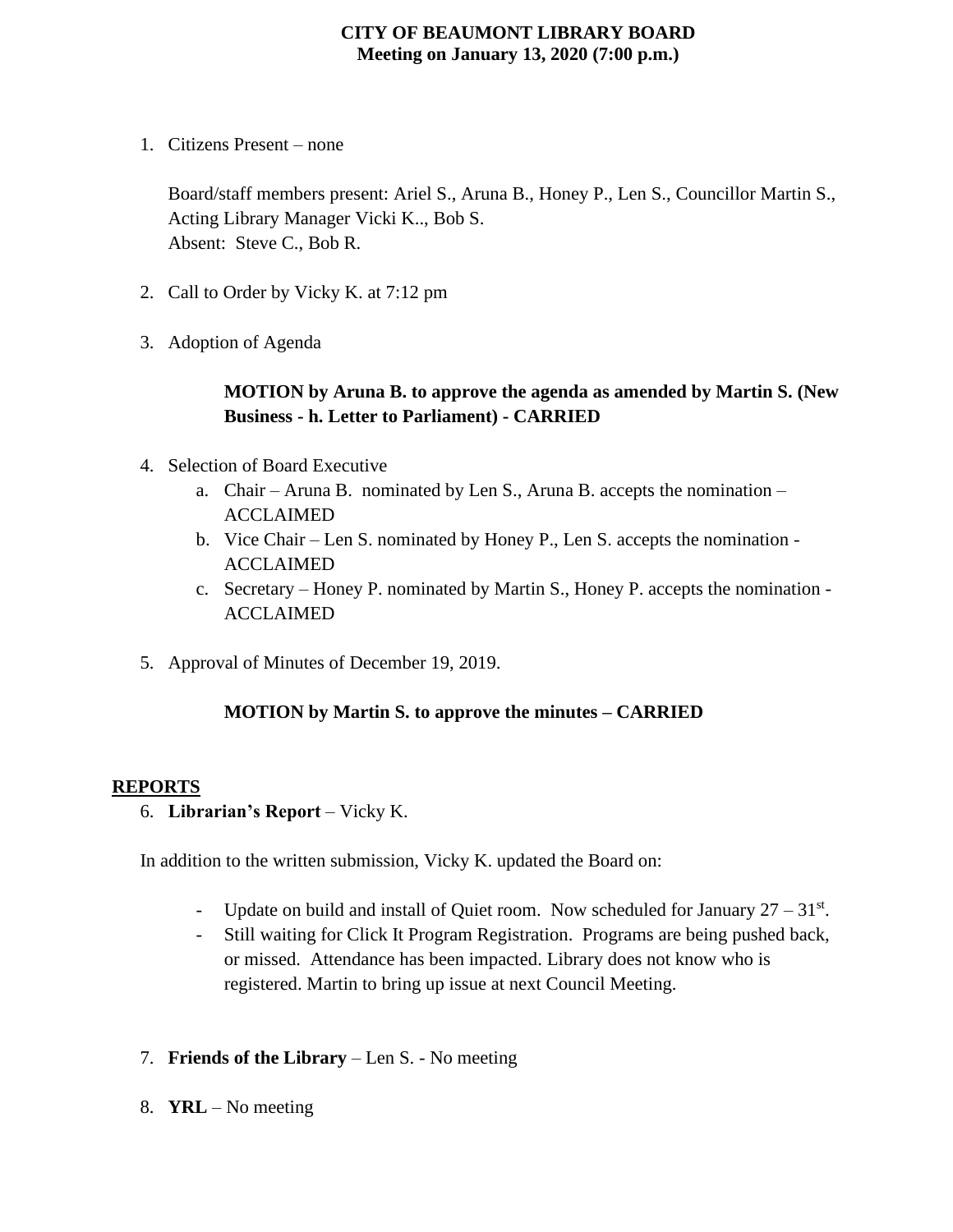## **CITY OF BEAUMONT LIBRARY BOARD Meeting on January 13, 2020 (7:00 p.m.)**

#### **BUSINESS**

- 9. New Business
	- a. Selection of Friends liaison Vicky K.
	- b. Committees
		- i. Advocacy / Policy Bob S., Honey P., Len S., Ariel S.
		- ii. Budget Aruna B., Bob R., Martin S., Steve C.
	- c. Meeting Dates for 2020– January 13, February 3, March 9, April 6, May 11, June 8, September 14, October 5, November 9, December 14

#### **MOTION by Ariel S. to approve the Meeting Dates for 2020 – CARRIED**

- d. Alberta Library Conference reminder to register for the conference, book accommodations, etc.
- e. City of Beaumont Library Budget Approval and Presentation –

## **MOTION by Martin S. and Seconded by Bob S. to approve the City of Beaumont Library Budget as amended to \$1,106,392.40 for 2020 – CARRIED**

- f. Library Manager update job posting advertised and will run until January  $24<sup>th</sup>$ . Board to evaluate applicants and choose their top 3 to present at Board meeting on February 3, 2020.
- g. Token of Appreciation Julia D. and Martin W. Gift card for Julia for \$50 (suggestion Indigo books). Vicky to purchase.
- h. Letter to Parliament Martin. S Letter was sent regarding accessibility to ebooks.

#### 10. Correspondence:

- County of Leduc Joint Operation funding \$5145.00 (December 12, 2019)
- Government of Alberta Operating Grant \$49,173.00 (September 27, 2019)
- Government of Alberta Operating Grant \$49,173.00 (December 10, 2019)

#### 11. Adjournment

## **MOTION to adjourn by Len S. at 8:30 PM - CARRIED**

NEXT MEETING – February 3, 2020 at 7:00pm